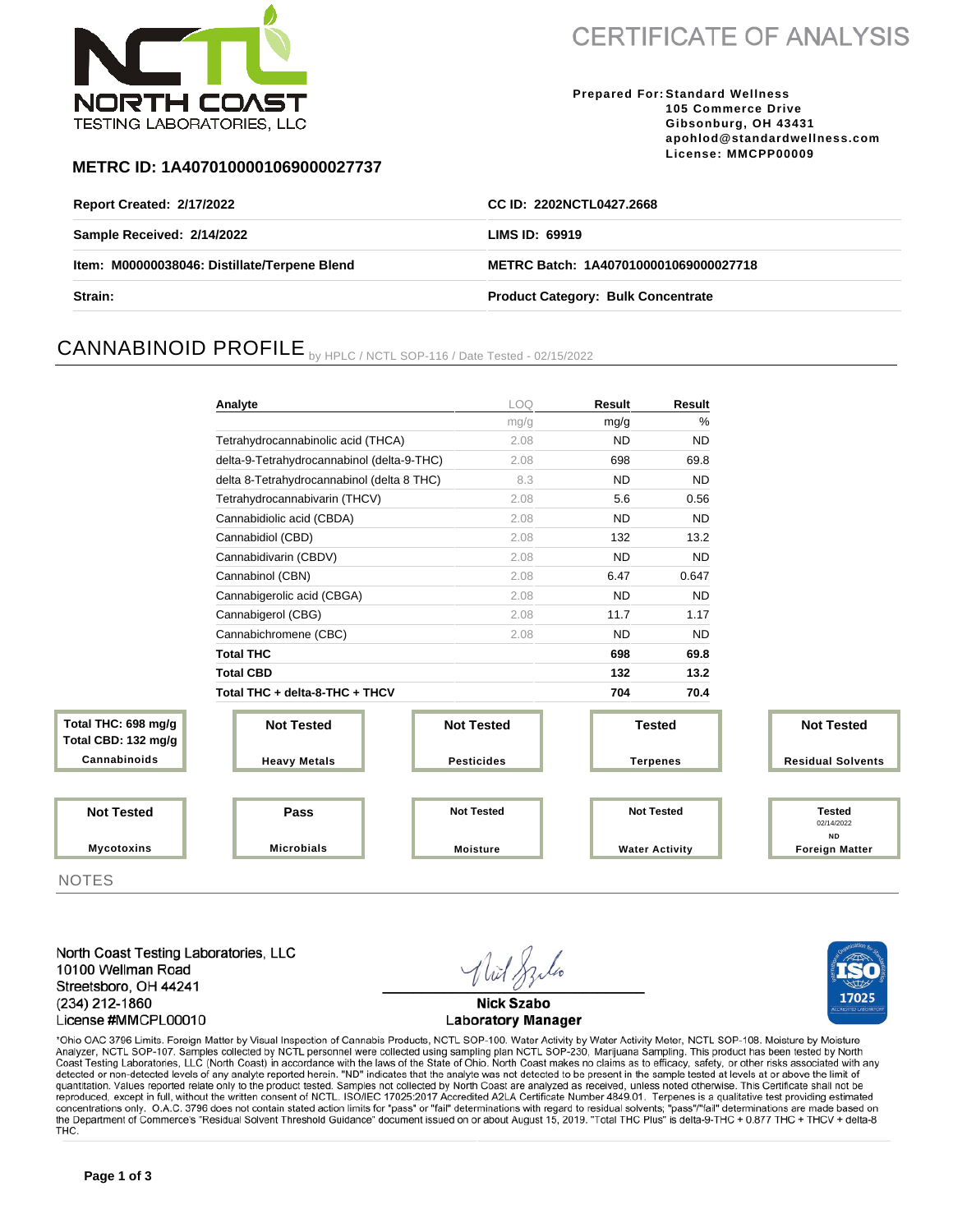

**CERTIFICATE OF ANALYSIS** 

#### **Prepared For: Standard Wellness 105 Commerce Drive Gibsonburg, OH 43431 apohlod@standardwellness.com License: MMCPP00009**

### **METRC ID: 1A4070100001069000027737**

| <b>Report Created: 2/17/2022</b>             | CC ID: 2202NCTL0427.2668                  |  |
|----------------------------------------------|-------------------------------------------|--|
| Sample Received: 2/14/2022                   | LIMS ID: 69919                            |  |
| Item: M00000038046: Distillate/Terpene Blend | METRC Batch: 1A4070100001069000027718     |  |
| Strain:                                      | <b>Product Category: Bulk Concentrate</b> |  |

# Microbials by 3M Petrifilm / NCTL SOP-101 / Date Tested - 02/15/2022

| Analyte                              | .oo   | OAC-3796    | Result    | <b>Status</b> |
|--------------------------------------|-------|-------------|-----------|---------------|
|                                      | cfu/a | cfu/g Limit | cfu/q     |               |
| Bile-Tolerant Gram-Negative Bacteria |       | 100         | <b>ND</b> | Passed        |
| E. Coli                              |       |             | <b>ND</b> | Passed        |
| Salmonella                           |       |             | <b>ND</b> | Passed        |
| Total Aerobic Bacteria               |       | 10000       | <b>ND</b> | Passed        |
| <b>Total Coliforms</b>               |       | 100         | <b>ND</b> | Passed        |
| Total Yeast & Mold                   |       | 1000        | ND.       | Passed        |

**NOTES** 

MICROPP22021501

North Coast Testing Laboratories, LLC 10100 Wellman Road Streetsboro, OH 44241 (234) 212-1860 License #MMCPL00010

**Nick Szabo Laboratory Manager** 



\*Ohio OAC 3796 Limits. Foreign Matter by Visual Inspection of Cannabis Products, NCTL SOP-100. Water Activity by Water Activity Meter, NCTL SOP-108. Moisture by Moisture Analyzer, NCTL SOP-107. Samples collected by NCTL pe quantitation. Values reported relate only to the product tested. Samples not collected by North Coast are analyzed as received, unless noted otherwise. This Certificate shall not be reproduced, except in full, without the written consent of NCTL. ISO/IEC 17025:2017 Accredited A2LA Certificate Number 4849.01. Terpenes is a qualitative test providing estimated concentrations only. O.A.C. 3796 does not contain stated action limits for "pass" or "fail" determinations with regard to residual solvents; "pass"/"fail" determinations are made based on the Department of Commerce's "Resi THC.